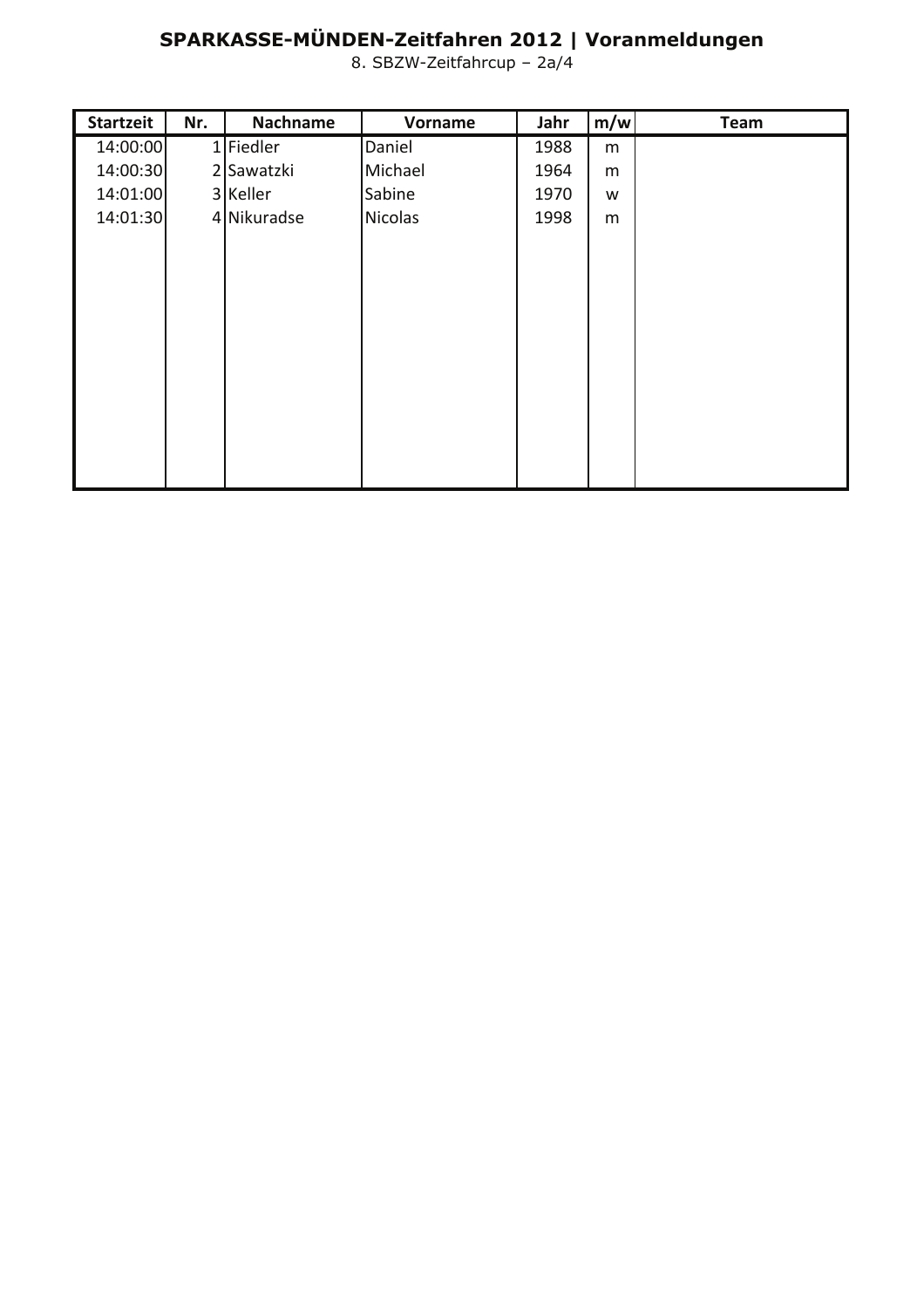## SPARKASSE-MÜNDEN-ZEITFAHREN 2012 | Voranmeldungen<br>8. SBZW-Zeitfahrcup - 2/4

| <b>Startzeit</b> | Nr. | <b>Nachname</b>        | Vorname         | Jahr | m/w       | <b>Team</b>                |
|------------------|-----|------------------------|-----------------|------|-----------|----------------------------|
| 14:05:00         |     | 11 Lachmann            | Thorsten        | 1964 | m         |                            |
| 14:05:30         |     | 12 Tietje              | Tino            | 1994 | m         |                            |
| 14:06:00         |     | 13 Tietje              | Gerhard         | 1954 | m         |                            |
| 14:06:30         |     | 14 Pfaffendorf         | Evelyn          | 1955 | W         | Gauselmann-NORWID II       |
| 14:07:00         |     | 15 Walter              | Michael         | 1980 | m         | <b>Team FC Pedalritter</b> |
| 14:07:30         |     | 16 Streeß              | Katrin          | 1965 | W         |                            |
| 14:08:00         |     | 17 Weide               | Jörg-Ulrich     | 1965 | m         | Team 270                   |
| 14:08:30         |     | 18 Fraatz              | Patrick         | 1977 | m         |                            |
| 14:09:00         |     | 19 Wandelt             | Michael         | 1967 | m         | Prothese and friends       |
| 14:09:30         |     | 20 Kürbitz             | Rene            | 1984 | m         |                            |
| 14:10:00         |     | 21 Weber               | Jürgen          | 1969 | m         |                            |
| 14:10:30         |     | 22 Becker              | <b>Burkhard</b> | 1969 | m         |                            |
| 14:11:00         |     | $23$ Esch              | Martin          | 1962 | m         | Gauselmann-NORWID I        |
| 14:11:30         |     | 24 Fricke              | Andreas         | 1971 | m         |                            |
| 14:12:00         |     | 25 Rausch              | Jürgen          | 1968 | m         |                            |
| 14:12:30         |     | 26 Pucher-Diehl        | Anderas         | 1964 | m         |                            |
| 14:13:00         |     | 27 Richter             | Thomas          | 1980 | m         |                            |
| 14:13:30         |     | 28 Schlienger          | Claude          | 1952 | m         |                            |
| 14:14:00         |     | 29 Lohe                | Sebastian       | 1983 | m         |                            |
| 14:14:30         |     | 30 Müller              | Sandra          | 1973 | W         |                            |
| 14:15:00         |     | 31 Gesterkamp          | Timo            | 1968 | m         |                            |
| 14:15:30         |     | 32 Steube              | Martin          | 1980 | m         |                            |
| 14:16:00         |     | $33$ Ege               | Willi           | 1956 | m         |                            |
| 14:16:30         |     | 34 Witschel            | Uwe             | 1957 | m         | Team FC Pedalritter        |
| 14:17:00         |     | 35 Kühn                | Hartmut         | 1962 | m         | Gauselmann-NORWID I        |
| 14:17:30         |     | 36 Kiecko-Falke        | Jacek           | 1983 | m         |                            |
| 14:18:00         |     | 37 Hudson              | J. Rock         | 1960 | m         |                            |
| 14:18:30         |     | 38 Sinske              | Kurt            | 1951 | m         |                            |
| 14:19:00         |     | 39 Hofmann             | Jörg            | 1965 | m         |                            |
| 14:19:30         |     | 40 Humphreys           | Alex            | 1973 | m         |                            |
| 14:20:00         |     | 41 Nagel               | Carsten         | 1961 | m         | <b>Team 270</b>            |
| 14:20:30         |     | 42 Lutzke              | Elisabeth       | 1984 | W         |                            |
| 14:21:00         |     | 43 Fischer             | Armin           | 1969 | m         |                            |
| 14:21:30         |     | 44 Mertes              | Philip          | 1988 | m         |                            |
| 14:22:00         |     | 45 Würriehausen        | Jens            | 1974 | m         |                            |
| 14:22:30         |     | 46 Naurath             | Guntram         | 1981 | m         | RSC Gšttingen II           |
| 14:23:00         |     | 47 Hanke <sub>60</sub> | Thomas          | 1960 | m         |                            |
| 14:23:30         |     | 48 Hanke 59            | Thomas          | 1959 | m         |                            |
| 14:24:00         |     | 49 Block               | Claudia         | 1983 | W         |                            |
| 14:24:30         |     | 50 Schröder            | Eckhard         | 1958 | m         | Gauselmann-NORWID I        |
| 14:25:00         |     | 51 Diesner             | Naima Madlen    | 1990 | W         |                            |
| 14:25:30         |     | 52 Baumbach            | Steffen         | 1969 | m         |                            |
| 14:26:00         |     | 53 Horstmann           | Jörn            | 1981 | m         | Gauselmann-NORWID II       |
| 14:26:30         |     | 54 Döring              | Frank           | 1960 | m         | Prothese and friends       |
| 14:27:00         |     | 55 Vogel               | Chris           | 1972 | ${\sf m}$ |                            |